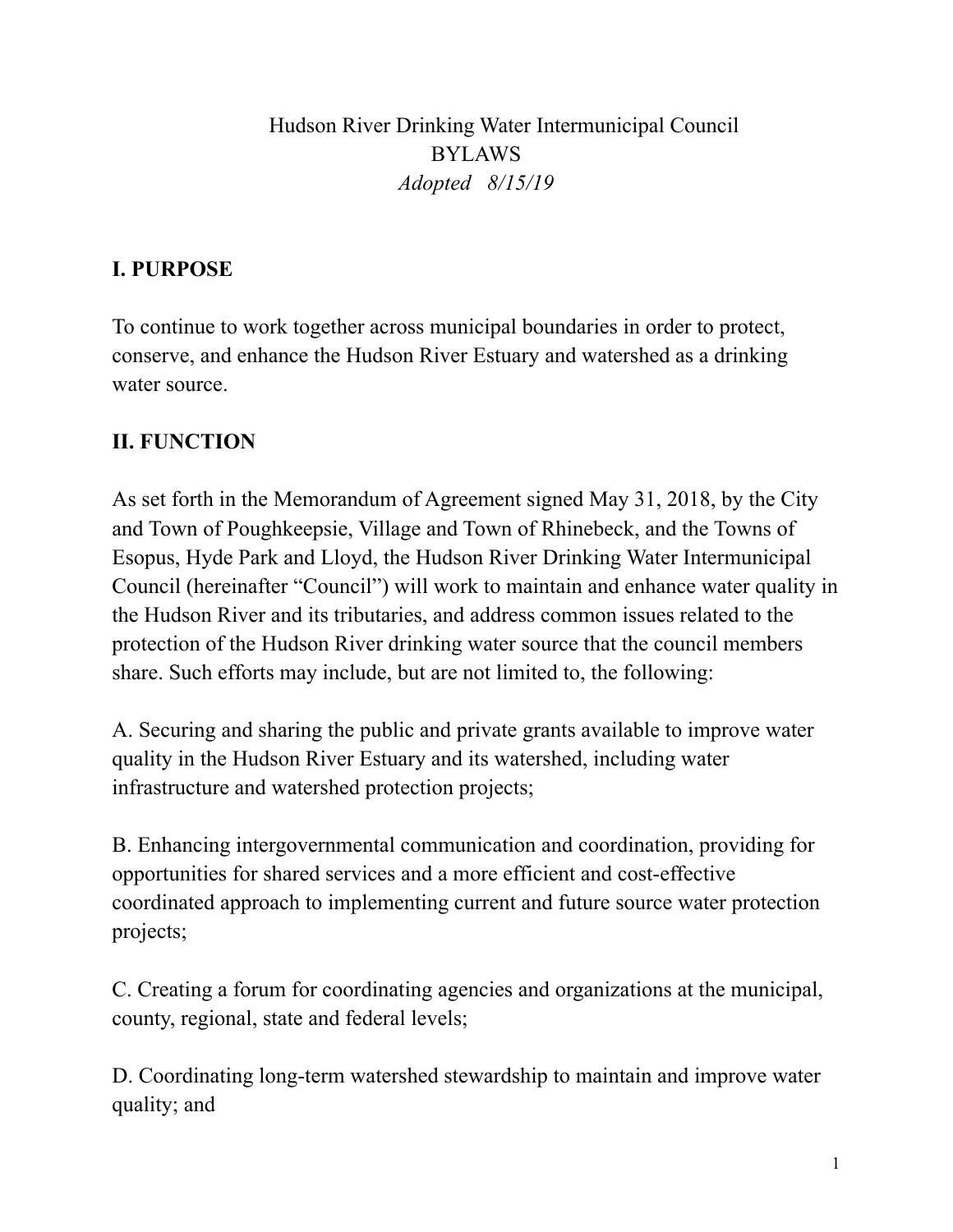E. Speaking with a unified voice advocating for common interests, and for sharing the experience and lessons learned with other communities.

F. Considering and implementing recommendations from the report, "Drinking Source Water Protection Scorecard Review for Seven Hudson Communities: A review of programs and policies to protect drinking water supplies for the Towns of Esopus, Hyde Park and Lloyd, the City and Town of Poughkeepsie, and the Town and Village of Rhinebeck."

#### **III. MEMBERSHIP**

In accordance with the Hudson River Drinking Water Intermunicipal Council Memorandum of Agreement (MOA), dated 5/31/18, the Council shall include the following voting members:

#### **Voting Members:**

Town of Esopus Town of Hyde Park Town of Lloyd Town of Poughkeepsie

Town of Rhinebeck Village of Rhinebeck City of Poughkeepsie

#### *See "Appendix A" for a current list of voting members.*

Each Voting Member shall designate one primary representative and one alternate representative, for a term of two years. The primary representative shall be an elected official. The alternate representative may be an elected official, an employee or contractor of the municipality, a resident, or another appropriate representative. Each Voting Member may, at its discretion from time to time, change its primary or alternate representative.

**Non-Voting Members (one per municipality):** The Council may include other non-municipal entities or individuals as non-voting members. Non-voting members shall include agencies, entities or individuals that can assist in the implementation of source water protection actions. Prospective non-voting members may submit a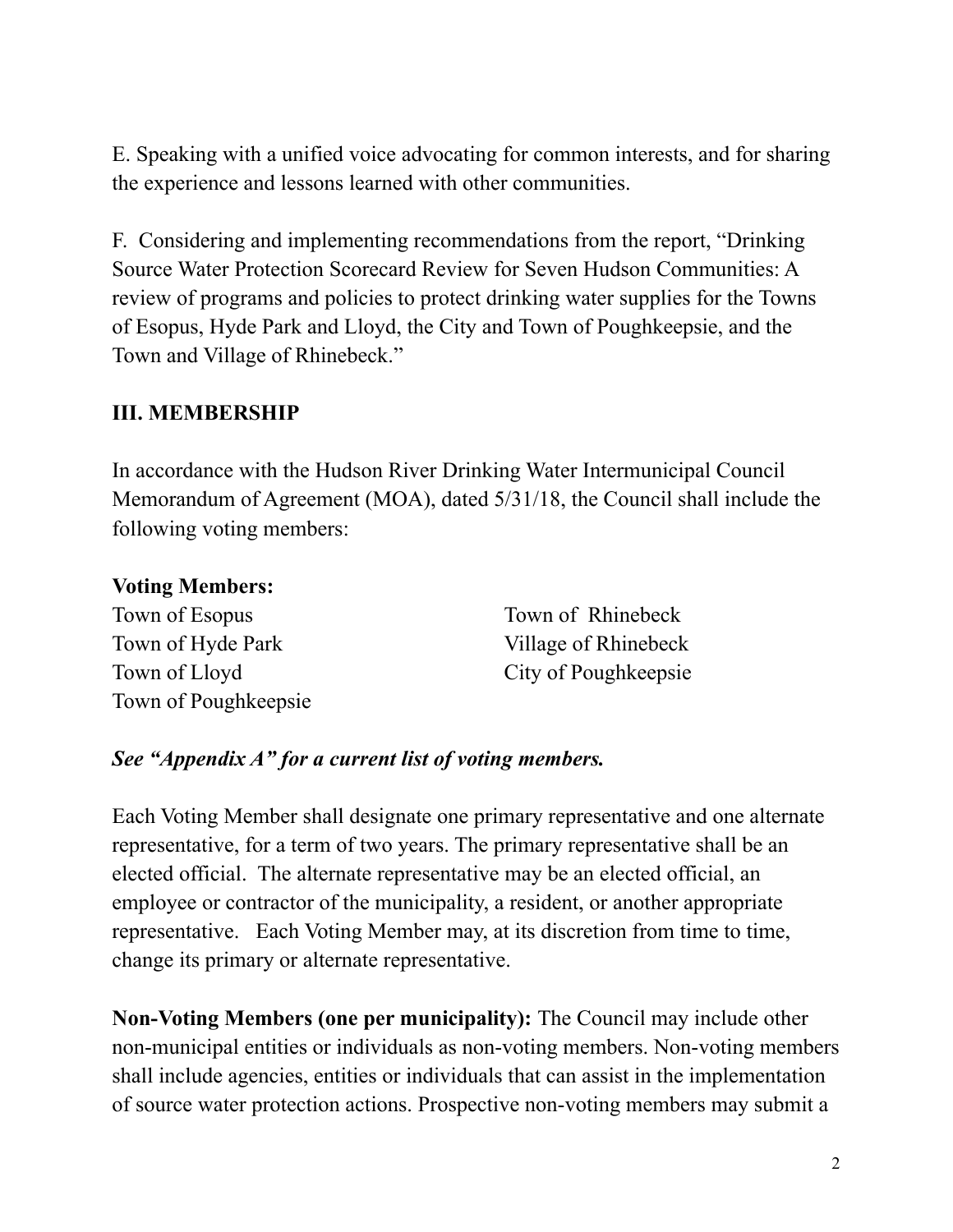letter to the Council expressing their interest in gaining membership, or they may be nominated by a voting member. The Council shall approve membership of said party by a majority of the voting members. The Council reserves the right to revoke the membership of non- voting members by consensus of a quorum of the voting members.

**Water Plant Operators and Wastewater Treatment Plant Operators:** Operators of municipal drinking water treatment plants and wastewater treatment plants serving the Council members shall be non-voting members of the council.

**Administration:** The Council may appoint a coordinator, technical advisor, or other staff, either paid (see "VI: Decision Making: D") or unpaid, as deemed appropriate and necessary to implement the actions of the Council. Staff may be appointed as non-voting members. Coordinator or other staff shall report to the chairperson.

**Volunteers:** The Council may work with volunteers as deemed appropriate and necessary, including through service on designated committees, to implement the actions of the Council. The Council reserves the right to discontinue relationships with volunteers for cause by consensus of a quorum of the voting members.

**Compensation and Fees:** Council members shall receive no compensation, remuneration or reimbursement of expenses arising out of Council membership, except as may be provided by the municipality that they represent.

# *See "Appendix A" for a current list of non-voting members.*

# **IV. OFFICERS**

The Council shall elect a Chairperson annually from among its voting members, and such Chairperson shall preside at Council meetings. The Council shall elect a Vice Chairperson annually among its voting members, and such Vice Chairperson shall preside at Council meetings in the absence of the Chairperson. The Council shall elect a Secretary annually from among its voting members. All officers will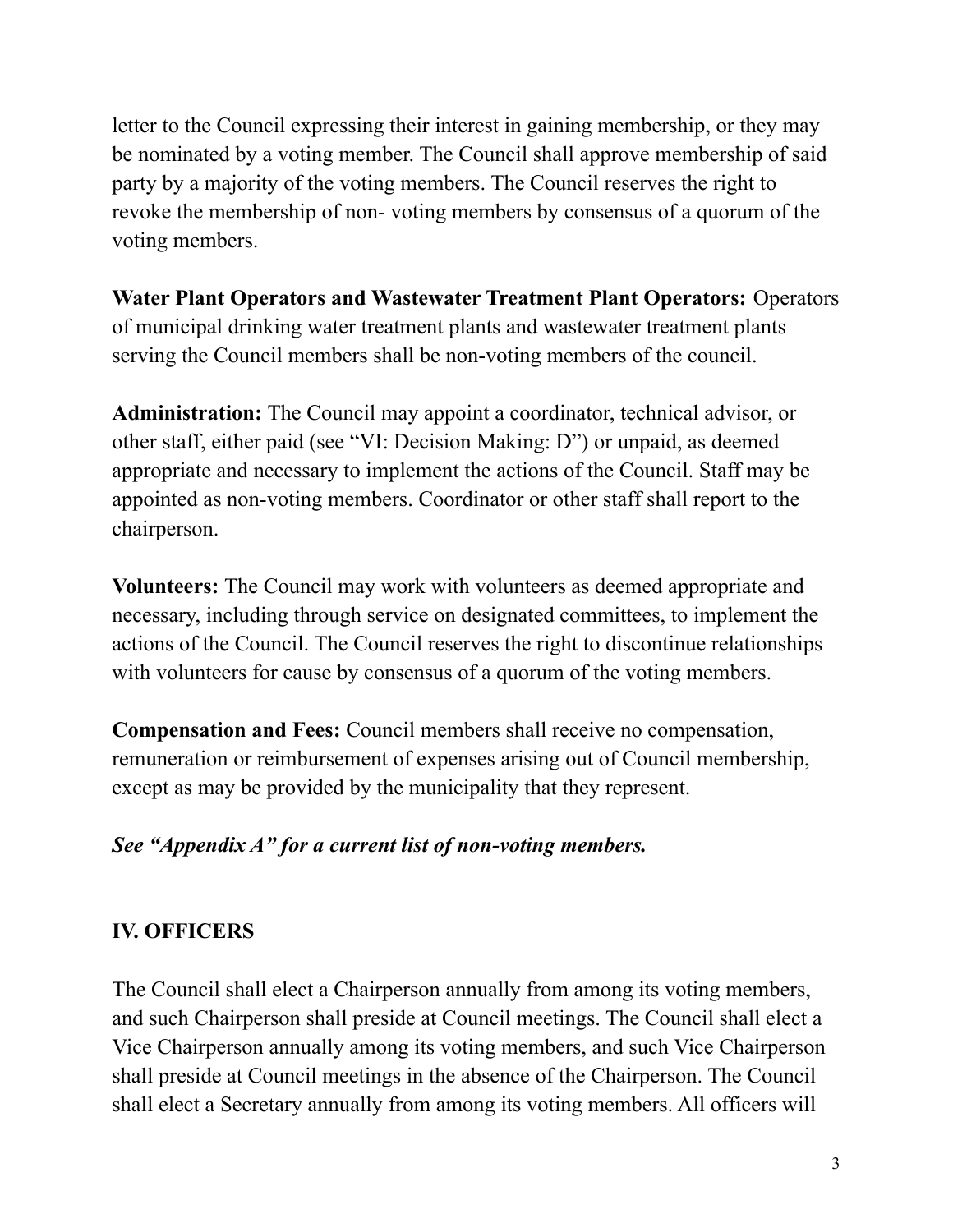serve one-year terms and may serve for a maximum of three consecutive terms at a time. The Secretary shall be responsible for keeping the records of all activities and decisions that take place at Council meetings. *(Amended 6/1/20)* The Secretary shall serve as the public information officer for the Council. When the Secretary seat is vacant, the Chairperson will serve as interim public information officer. A voting member may be appointed to respond to any appeals.

# **V. MEETING PROCEDURES**

Meetings of the Council shall be called by the Chairperson, and held at least quarterly during the first year of the Council, or as otherwise necessary to accomplish the business and functions of the Council.

The coordinator is to be alerted the evening before meeting to request confirmation of attendance to identify a quorum.

Agendas are to be set one week prior to the Hudson 7 meeting. Any late additions will need to be included in the agenda the following month unless emergency. *(From Hudson 7 meeting minutes: 8/23/18)*

The Hudson 7 Intermunicipal Council will follow the City of Poughkeepsie School District school delays or closings when canceling a meeting due to inclement weather. A notice will be posted on the Hudson 7 website no later than 12:00pm on the day of the meeting. [www.hudson7.org](http://www.hudson7.org) *(From Hudson 7 meeting minutes: 2/21/19)*

Meetings of the Council shall be open to the public and may be located in any of the water facilities within the Hudson 7 watershed. At any meeting of the Council, the general principles of parliamentary procedure shall be observed. The regular order of business, unless otherwise modified by the Executive Committee, shall be as follows:

- A. Call to Order
- B. Roll Call & Quorum Determination
- C. Approval of Meeting Minutes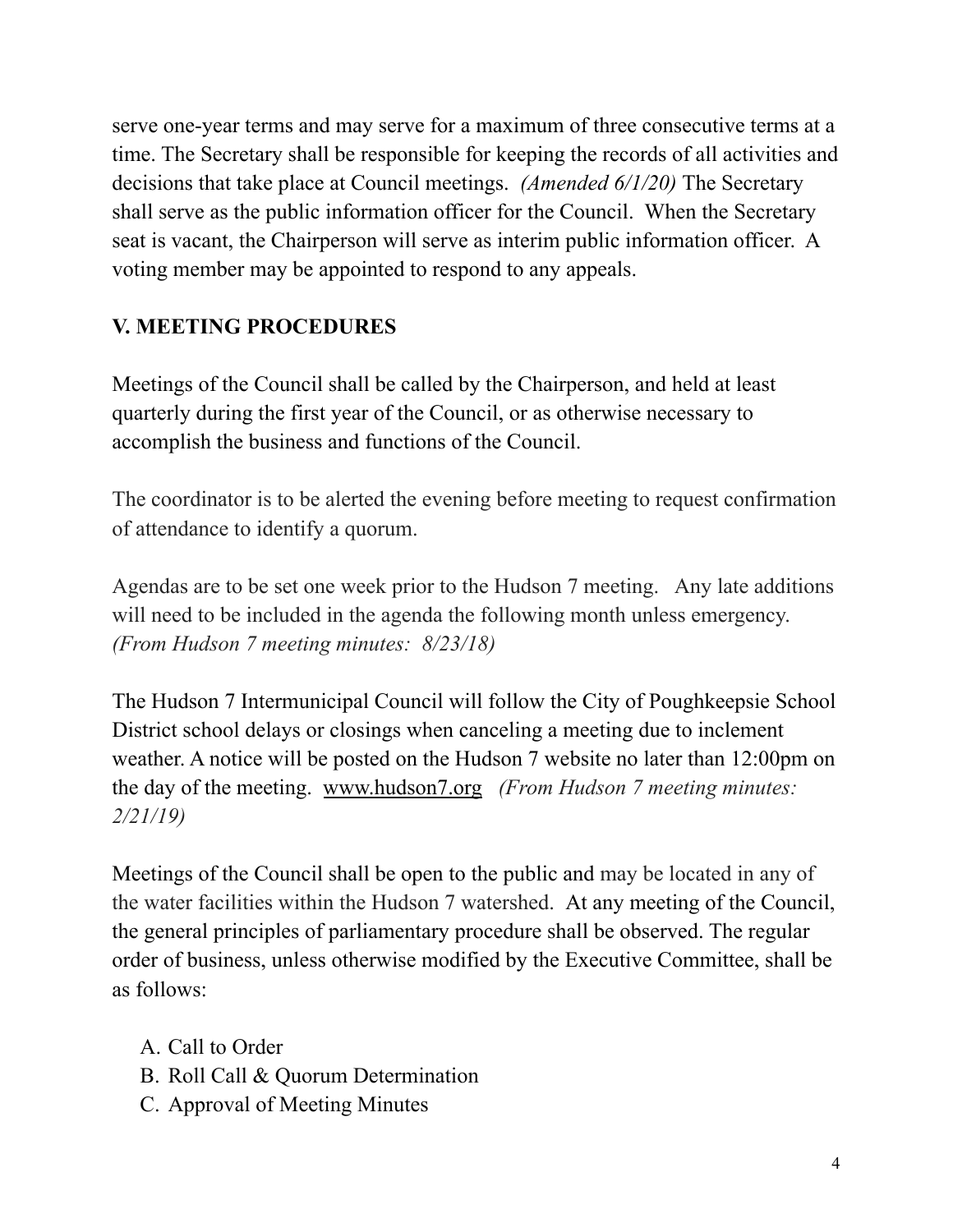- D. Communications and Announcements
- E. Opportunity for Citizen Participation
- F. Reports and Actions on Old Business
- G. Reports of Committees
- H. New Business
- I. Adjournment

# **VI. DECISION-MAKING**

A. Each voting member entity shall have one vote, which may be exercised in person, by the designated primary representative, or in his or her absence, by the designated alternate representative.

B. All actions taken by the Council shall be by an affirmative vote of the majority of the total voting members.

C. A quorum, consisting of a majority of the voting membership, shall be required for the Council to vote on an action, and such quorum shall be demonstrated by the presence of the official designated primary representative or designated alternate representative at such meeting.

D. The Council may take action on its own behalf and may expend its own funds. The Council may not vote to require the Voting Members to take any action, expend any funds, or contribute funds to the Council.

# **VII. CORRESPONDENCE**

All Council members will receive materials related to Council matters by electronic mail unless otherwise requested.

The chairperson shall act as spokesperson, and primary point of contact for correspondence to outside parties. The spokesperson may designate others to assist as needed.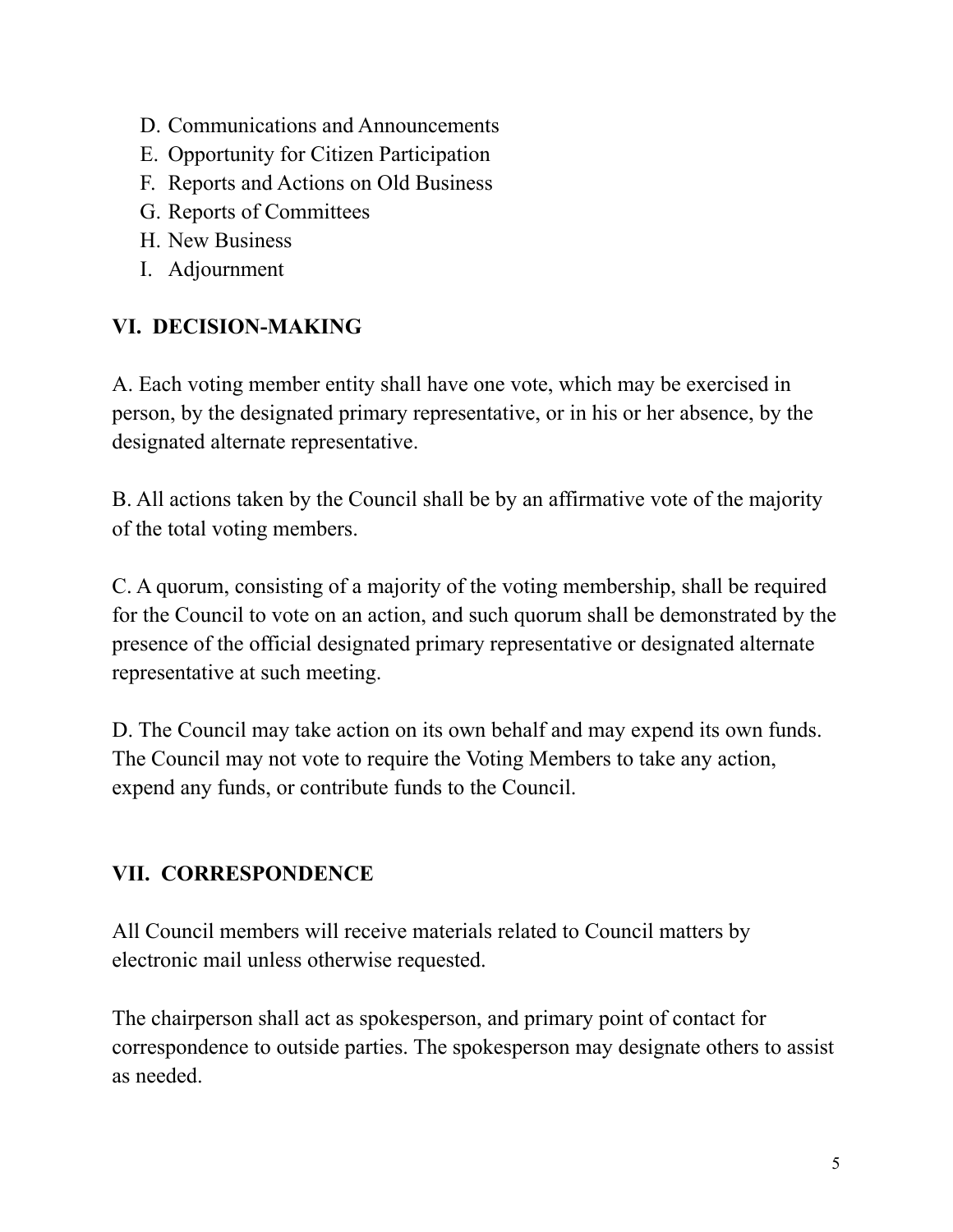The Hudson 7 municipalities (to include the City of Kingston and other communities discharging near water intakes) who apply for a grant will be provided a letter of support, or whatever is deemed necessary or helpful. Communication and discussion is required, although a council vote is not. *(From Hudson 7 meeting minutes: 5/16/19)*

# **VIII. COMMITTEES**

The Council may form Committees, to work in conjunction with the Council, as necessary to carry out the functions and goals of the Council. Responsibilities of each Committee shall be determined by the Council at the time each Committee is formed. A Committee may include voting members and non-voting members of the Council and any other non-Council member appointed to the Committee by the Council to fulfill the charge of the Committee and to obtain public input and participation in ongoing activities. The Council shall designate a Chair for each Committee who will serve as the liaison to the Council. Committees may designate a Vice-Chair for their Committee. Committees shall serve to advise the Council by recommending actions, which must be approved by the Council. Decisions by the Committees shall be made by consensus or by voting, at the Committee chair's discretion. Each Committee shall maintain a formal list of Committee members and keep minutes of its meetings and shall report to the Council on progress made toward responsibilities, at regularly scheduled intervals.

# **IX. AMENDMENT**

The Council may from time to time adopt, amend, or repeal all or any of these operating procedures of the Council, by an affirmative vote of the majority of the total voting members, upon written notice at least thirty days prior to any meeting of the Council.

# **X. CONFLICT OF INTEREST**

Voting and non-voting members shall not have any interest nor shall they acquire any interest, directly or indirectly which would or may conflict in any manner or